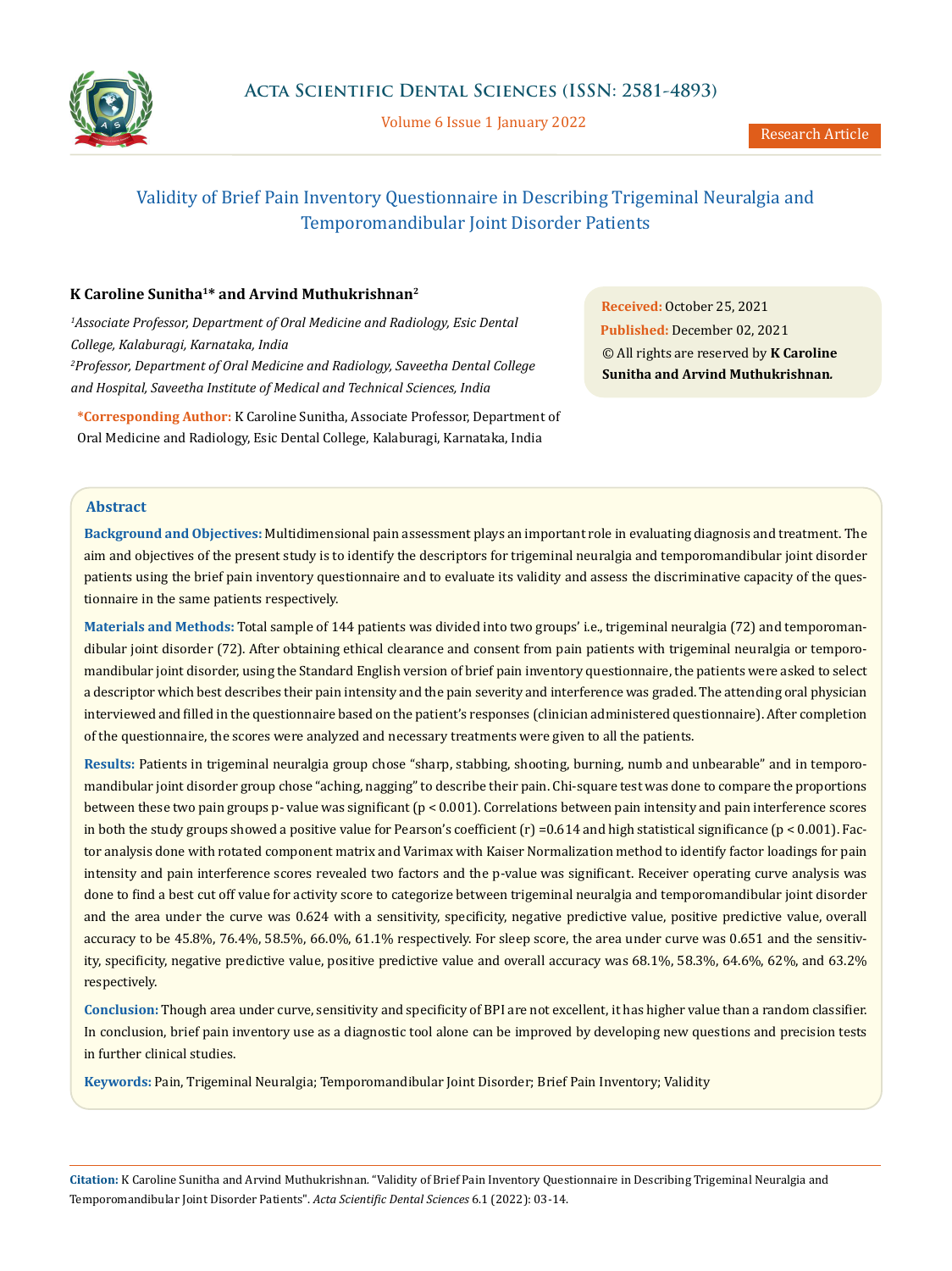#### **Abbreviations**

TN: Trigeminal Neuralgia; TMD: Temporomandibular Joint Disorder; QoL: Quality of Life; HrQoL: Health Related Quality of Life; BPI: Brief Pain Inventory; REM: Relations with Others, Enjoyment of Life, Mood; WAW: Walking, General Activity and Work; MPQ: Mc-Gill Pain Questionnaire; IHS: International Headache Society; RDC: Research Diagnostic Criteria; KMO Bartlett's Test: Kaiser-Meyer-Olkin; ROC: Receiver Operating Curve; AUC: Area Under Curve; Sn: Sensitivity; Sp: Specificity; PPV: Positive Predictive Value; NPV: Negative Predictive Value; IASP: International Association for the Study of Pain; WHO: World Health Organization.

### **Introduction**

Pain is one of the most common symptoms in orofacial region and is mostly due to odontogenic and non-odontogenic causes (neurological, vascular and musculoskeletal pathologies) [1]. Among such orofacial pains are trigeminal neuralgia (TN) and pains due to temporomandibular joint disorders (TMD). Assessment of pain and its associated characteristics helps in obtaining detailed information about the patient and monitoring their progress over time post intervention. It also helps in comparing one patient with another from a similar disease population. The diagnosis of a majority of the orofacial pains is based on a careful history and clinical examination. Pain involves cognitive, motivational, effective, behavioral and physical components and is multi-dimensional in that the sensory dimension of pain includes pain intensity or pain severity and the reactive dimension of pain includes its interference with daily function  $[2,3]$ . Hence, a good pain assessment should include quality and quantity of pain as well as its interference on the quality of life (emotional and psychological impact). The diagnosis of a majority of the orofacial pains is based on a careful history and clinical examination. Often, the usual clinical exchange about pain between the doctor and the patient is so casual or unstructured that poor pain assessment is assured  $[4]$ . Questionnaire is one of the key tools in research consisting of a series of questions and other prompts for the purpose of gathering information from respondents. Unidimensional pain questionnaires measure only the sensory dimension i.e. pain intensity in the form of scales whereas the multidimensional pain questionnaires measure both the sensory as well as reactive component (pain interference). Since pain is multidimensional, assessing the pain through multidimensional

questionnaires is of great help to the clinician in evaluation of both diagnosis and prognosis [5].

One such multi-dimensional pain questionnaires is the Brief pain inventory (BPI) questionnaire which was first developed by the pain research group of the WHO collaborating Centre for symptom evaluation in cancer care to measure the cancer pain in 1970s  $\lceil 6 \rceil$ . It contains questions related to pain severity (as pain least, average, worst and right now) and pain interference as (an affective sub dimension REM: relations with others, enjoyment of life, and mood and an activity sub dimension WAW: walking, general activity, and work). The BPI uses 0-10 numerical rating scales (due to its simplicity and lack of ambiguity) to assess the interference of pain with mood, walking, general activity, work, relations with others, sleep and enjoyment of life. The mean of these scores can be used as a pain interference score which is highly correlated with an interference factor derived from a common factor analysis solution. As ratings on pain worst increase, additional pain interference items are rated as impaired. BPI also contains diagrams where the patients are asked to mark their pain location(s) on front/back body diagrams and to describe their perception of the cause of pain, the types of pain treatment they were receiving, and the amount of relief provided by their treatment. A potential aid to diagnosis that merits investigation is the different verbal descriptors used by patients to describe their pain. In BPI, to describe the quality of pain, the patients are asked to choose words among a list of fifteen verbal descriptors (derived from the McGill Pain Questionnaire).

#### **Materials and Methods**

The study population consisted of a total of 144 patients and they were divided into two groups (Group-1TN=72, Group-2 TMD=72). The sample size was calculated by 80% power of the study with Alpha Error  $(\%) = 5$ .

### **Inclusion and exclusion criteria**

Symptomatic patients (both men and women) aged 18 years and above who have been diagnosed with trigeminal neuralgia (IHS criteria) and temporomandibular joint disorder (RDC criteria) have been included in this study  $[7,8]$ . Patients with a history of surgical management for TN and TMD and other causes of orofacial pain, pregnant patients, medically compromised patients (with

**Citation:** K Caroline Sunitha and Arvind Muthukrishnan*.* "Validity of Brief Pain Inventory Questionnaire in Describing Trigeminal Neuralgia and Temporomandibular Joint Disorder Patients". *Acta Scientific Dental Sciences* 6.1 (2022): 03-14.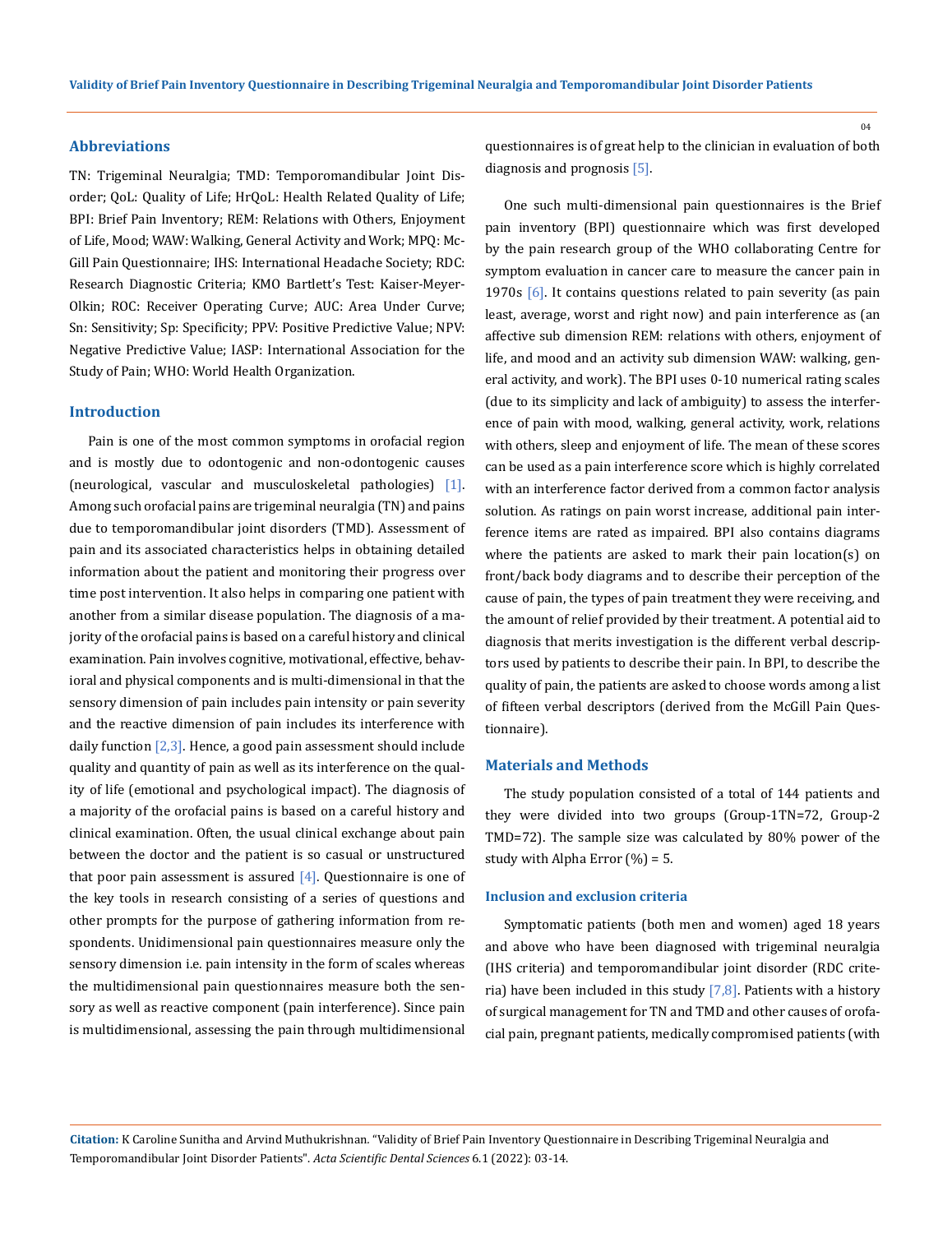definitive systemic illness other than TN and TMD) have been excluded for this study.

### **Methodology**

After obtaining approval from the institutional scientific and ethical committee (SRB/SDMDS12OMR1,IHEC/SDMDS12OMR1) the study was started. After obtaining consent, the patients attending the department of oral medicine and radiology with a complaint of pain were taken in this study once they have been diagnosed with TN or TMD based on history, examinations and imaging techniques whenever indicated. The Standard English version of BPI questionnaire was used in this study. The patients were asked to grade pain severity and the disability caused by pain on their daily functional activities. Also, they were asked to select a descriptor which describes their pain intensity. The attending oral physician interviewed and filled in the questionnaire based on the patient's responses (clinician administered questionnaire). After completion of the questionnaire, necessary treatments were given to all the patients.

#### **Analysis of the pain scores**

The total scores on the subscale of pain interference with functions are calculated by adding the scores for each item on pain interference. The four severity and the seven interference items can also each be summed to form composite scores  $[6]$ .

#### **Results and Discussion**

#### **Results**

A total of 144 were present in the study population. The data was entered into an excel sheet and analyzed by SPSS version 18.

### **Age and gender groups**

Table 1 shows the distribution subjects in different age groups among the study population. TN was more prevalent in the age group between 41-50 years (54.2%) and above 60 years (40.3%) On the other hand, TMD was more prevalent among the age group of 21-40 years (63.9%).The data in table 2 shows distribution of males and females in the study population. 49.3% (71) were males and 50.7% (73) were females among the total participants in the study. In the TMD group, there were 29 males and 43 females. In the TN group, there were 42 males and 30 females.

| Age of study  | <b>TMD</b> | TN     | <b>Total</b> |
|---------------|------------|--------|--------------|
| subjects      |            |        |              |
| <20 years     | 8          | O      | 8            |
|               | 11.1%      | $0\%$  | 5.6%         |
| $21-40$ years | 46         | 4      | 50           |
|               | 63.9%      | 5.6%   | 34.7%        |
| $41-50$ years | 15         | 39     | 54           |
|               | 20.8%      | 54.2%  | 37.5%        |
| >60 years     | 3          | 29     | 32           |
|               | 4.2%       | 40.3%  | 22.2%        |
| Total         | 72         | 72     | 144          |
|               | 100.0%     | 100.0% | 100.0%       |

**Table 1:** Distribution of age groups in the study population.

| <b>Gender of the</b> | <b>TMD</b> | <b>TN</b> | <b>Total</b> |
|----------------------|------------|-----------|--------------|
| study subjects       |            |           |              |
| Males                | 29         | 42        | 71           |
|                      | 40.3%      | 58.3%     | 49.3%        |
| Females              | 43         | 30        | 73           |
|                      | 59.7%      | 41.7%     | 50.7%        |
| Total                | 72         | 72        | 144          |
|                      | 100.0%     | 100.0%    | 100.0%       |

**Table 2:** Distribution of males and females in the study population.

#### **Verbal descriptors**

The data in table 3 and figure 1 shows prevalence of verbal descriptors in TN and TMD groups. In our study, patients with TN chose mostly "sharp, stabbing, shooting, burning, numb and unbearable" to describe their pain. Statistical analysis revealed high significance for these words in describing pain of TN ( $p < 0.001$ ). Typical verbal descriptors among TMD patients were "aching, nagging" and they were statistically highly significant ( $P < 0.001$ ) for TMD patients. Chi-square test was done to compare the proportions between these two pain groups and it revealed statistical significance of ( $p < 0.001$ ).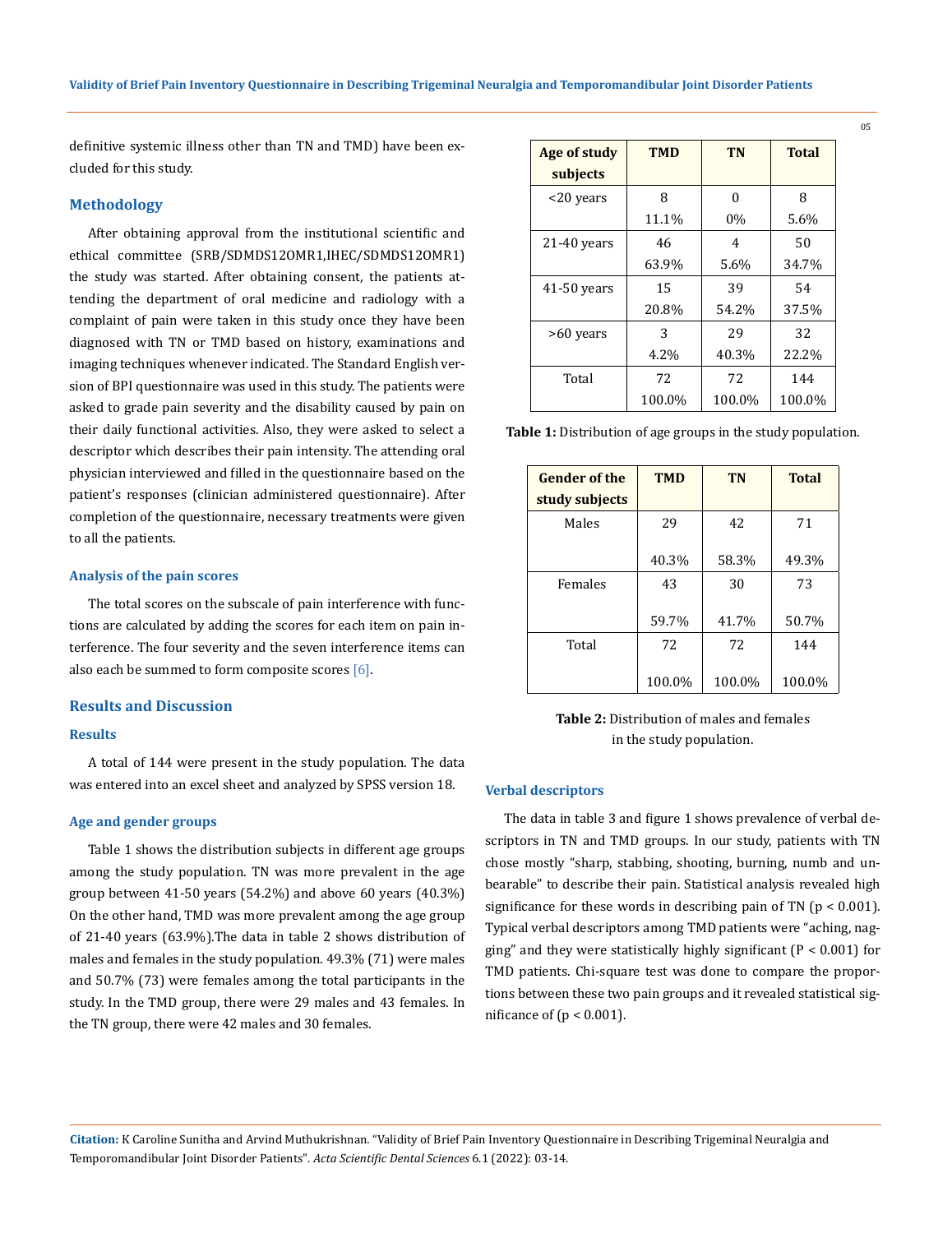| <b>Descriptor</b> |             | <b>Pain Group</b> |              |                |              |                |       | <b>P-Value</b> |
|-------------------|-------------|-------------------|--------------|----------------|--------------|----------------|-------|----------------|
|                   |             | <b>TMD</b>        | <b>TN</b>    |                | <b>Total</b> |                |       |                |
|                   | $\mathbf N$ | $\frac{0}{0}$     | ${\bf N}$    | $\frac{0}{0}$  | $\mathbf N$  | $\frac{0}{0}$  |       |                |
| Aching            | Yes         | 71                | 98.6         | 13             | 18.1         | 84             | 58.3  | < 0.001        |
|                   | No          | $\mathbf{1}$      | 1.4          | 59             | 81.9         | 60             | 41.7  |                |
|                   | Total       | 72                | 100.0        | 72             | 100.0        | 144            | 100.0 |                |
| Throbbing         | Yes         | 67                | 93.1         | $\overline{2}$ | 2.8          | 69             | 47.9  | < 0.001        |
|                   | No          | 5                 | 6.9          | 70             | 97.2         | 75             | 52.1  |                |
|                   | Total       | 72                | 100.0        | 72             | 100.0        | 144            | 100.0 |                |
| Shooting          | Yes         | $10\,$            | 13.9         | 58             | 80.6         | 68             | 47.2  | < 0.001        |
|                   | No          | 62                | 86.1         | 14             | 19.4         | 76             | 52.8  |                |
|                   | Total       | 72                | 100.0        | 72             | 100.0        | 144            | 100.0 |                |
| Stabbing          | Yes         | 17                | 23.6         | 72             | 100.0        | 89             | 61.8  | < 0.001        |
|                   | No          | 55                | 76.4         | $\mathbf{0}$   | 0.           | 55             | 38.2  |                |
|                   | Total       | 72                | 100.0        | 72             | 100.0        | 144            | 100.0 |                |
| Gnawing           | Yes         | 36                | 50.0         | 11             | 15.3         | 47             | 32.6  | < 0.001        |
|                   | No          | 36                | 50.0         | 61             | 84.7         | 97             | 67.4  |                |
|                   | Total       | 72                | 100.0        | 72             | 100.0        | 144            | 100.0 |                |
| Sharp             | Yes         | $\mathbf{9}$      | 12.5         | 72             | 100.0        | 81             | 56.3  | < 0.001        |
|                   | No          | 63                | 87.5         | $\mathbf{0}$   | 0.           | 63             | 43.8  |                |
|                   | Total       | 72                | 100.0        | 72             | 100.0        | 144            | 100.0 |                |
| Tender            | Yes         | 53                | 73.6         | 56             | 77.8         | 109            | 75.7  | 0.560          |
|                   | No          | 19                | 26.4         | 16             | 22.2         | 35             | 24.3  |                |
|                   | Total       | 72                | 100.0        | 72             | 100.0        | 144            | 100.0 |                |
| Burning           | Yes         | $\mathbf{0}$      | $\mathbf{0}$ | 49             | 68.1         | 49             | 34.0  | < 0.001        |
|                   | $\rm No$    | 72                | 100.0        | 23             | 31.9         | 95             | 66.0  |                |
|                   | Total       | 72                | 100.0        | 72             | 100.0        | 144            | 100.0 |                |
| Exhausting        | Yes         | 2                 | 2.8          | $\mathbf{0}$   | $.0\,$       | $\overline{2}$ | 1.4   | 0.497          |
|                   | No          | $70\,$            | 97.2         | 72             | 100.0        | 142            | 98.6  |                |
|                   | Total       | 72                | 100.0        | 72             | 100.0        | 144            | 100.0 |                |

**Table 3:** Pain descriptors scores in TN and TMD Groups.



### **Mean pain intensity scores**

The data in table 4 and figure 2 shows the mean pain intensity scores in the study. The mean values of pain intensity scores revealed that the mean worst pain in TMD group is 7.82 with a standard deviation of 1.117 where as in TN group it is 8.15 with a standard deviation of 1.016. The independent sample t-test result shows that the two mean values are not significant ( $p = 0.063$ ). The mean least pain in TMD group is 5.15 with a standard deviation of 1.933 where as in TN group it is 4.76 with a standard deviation of 1.682. The independent sample t-test result shows that the two mean values are not significant (p = 0.200).The mean average pain

**Citation:** K Caroline Sunitha and Arvind Muthukrishnan*.* "Validity of Brief Pain Inventory Questionnaire in Describing Trigeminal Neuralgia and Temporomandibular Joint Disorder Patients". *Acta Scientific Dental Sciences* 6.1 (2022): 03-14.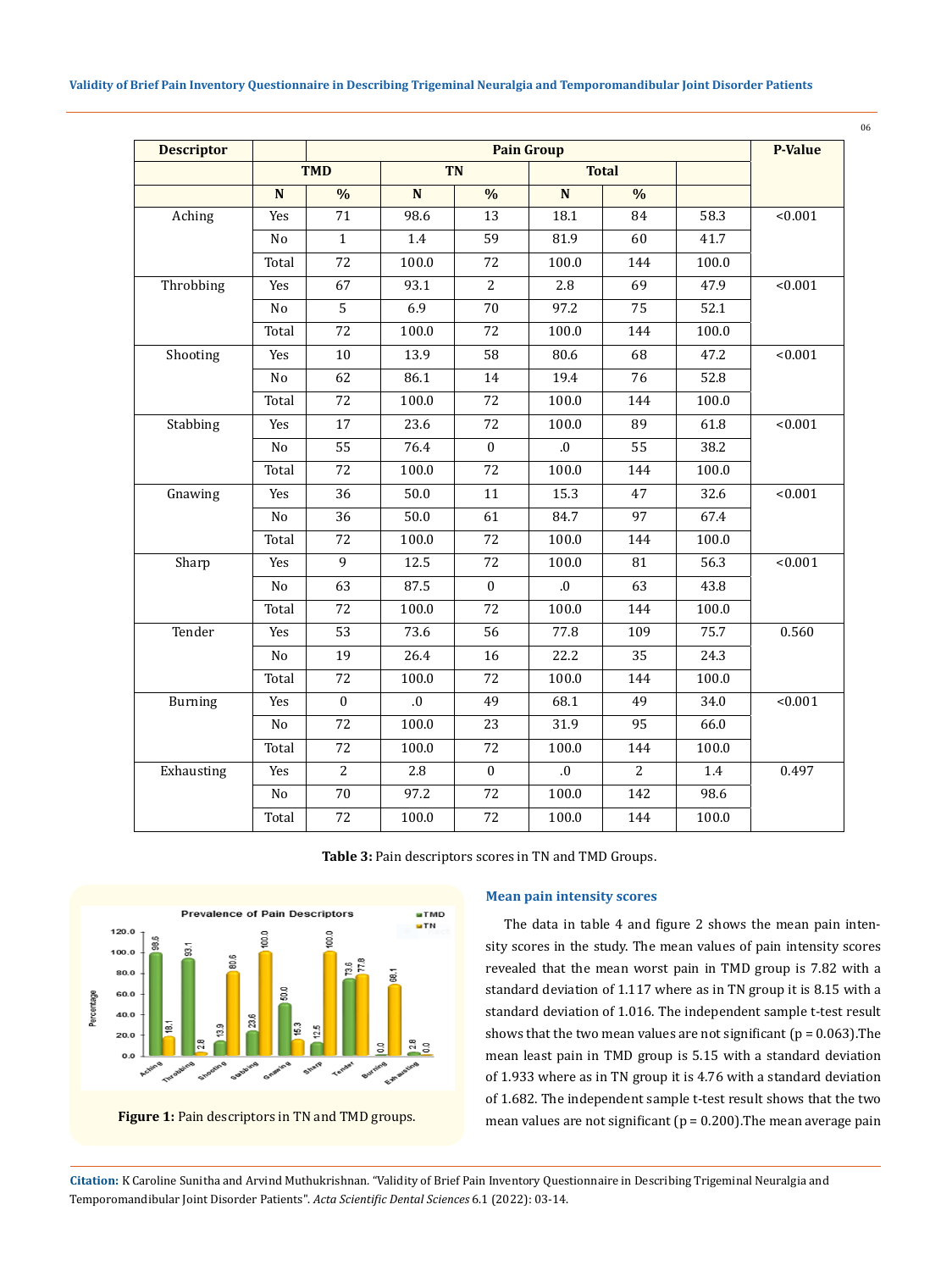in TMD group is 6.08 with a standard deviation of 1.253 where as in TN group it is 6.40 with a standard deviation of 1.329. The independent sample t-test result shows that the two mean values are not significant ( $p = 0.140$ ). The mean pain now in TMD group is 6.94 with a standard deviation of 1.775 where as in TN group it is 6.76 with a standard deviation of 2.388. The independent sample t-test result shows that the two mean values are not significant (p  $= 0.607$ ).

|         | Pain  | N  | <b>Mean</b> | <b>Standard</b> | t-           | p-    |
|---------|-------|----|-------------|-----------------|--------------|-------|
|         | Group |    |             | deviation       | <b>Value</b> | value |
| Worst   | TMD   | 72 | 7.82        | 1.117           | 1.873        | 0.063 |
| Pain    | TN    | 72 | 8.15        | 1.016           |              |       |
| Least   | TMD   | 72 | 5.15        | 1.933           | 1.288        | 0.200 |
| Pain    | TN    | 72 | 4.76        | 1.682           |              |       |
| Average | TMD   | 72 | 6.08        | 1.253           | 1.484        | 0.140 |
| Pain    | TN    | 72 | 6.40        | 1.329           |              |       |
| Pain    | TMD   | 72 | 6.94        | 1.775           | 0.515        | 0.607 |
| now     | TN    | 72 | 6.76        | 2.388           |              |       |

**Table 4:** Mean pain intensity scores.



#### **Mean pain interference scores**

The data in table 5 and figure 3 shows the mean pain interference scores in the study. The mean values of pain interference scores in study subjects revealed statistical significance in both activity ( $p = 0.035$ ) and sleep ( $p = 0.693$ ). The mean value of activity in TMD group is 6.65 with a standard deviation of 1.634 where as in TN group it is 7.15 with a standard deviation of 1.659. The independent sample t- test result shows that the two mean values are statistically significant ( $p = 0.035$ ). The mean value of sleep in TMD group is 4.86 with a standard deviation of 1.849 where as in TN group it is 3.90 with a standard deviation of 1.929. The independent sample t- test result shows that the two mean values are statistically significant ( $p = 0.003$ ).

|              | Pain<br>Group | N  | Mean | Std.<br>Dev | $t-$<br><b>Value</b> | P-<br>Value |
|--------------|---------------|----|------|-------------|----------------------|-------------|
| Activity     | TMD           | 72 | 6.57 | 1.634       | 2.126                | 0.035       |
|              | TN            | 72 | 7.15 | 1.659       |                      |             |
| Mood         | TMD           | 72 | 5.54 | 1.601       | 0.235                | 0.815       |
|              | TN            | 72 | 5.61 | 1.932       |                      |             |
| Walking      | TMD           | 72 | 5.04 | 1.732       | 0.142                | 0.887       |
|              | TN            | 72 | 5.08 | 1.790       |                      |             |
| Work         | TMD           | 72 | 5.76 | 1.873       | 0.303                | 0.762       |
|              | TN            | 72 | 5.67 | 1.979       |                      |             |
| Relationship | TMD           | 72 | 5.28 | 1.576       | 0.396                | 0.693       |
|              | TN            | 72 | 5.17 | 1.784       |                      |             |
| Sleep        | TMD           | 72 | 4.86 | 1.849       | 3.043                | 0.003       |
|              | TN            | 72 | 3.90 | 1.929       |                      |             |
| Enjoyment    | TMD           | 72 | 5.75 | 1.726       | 0.001                | 0.999       |
|              | <b>TN</b>     | 72 | 5.75 | 1.867       |                      |             |

**Table 5:** Mean pain interference scores.



**Figure 3:** Mean pain interference scores.

# **Correlation between pain intensity and pain interference in both groups and in individual groups**

The data in table 6 and figure 4 shows the correlation between pain intensity and pain interference in both groups in the study.

**Citation:** K Caroline Sunitha and Arvind Muthukrishnan*.* "Validity of Brief Pain Inventory Questionnaire in Describing Trigeminal Neuralgia and Temporomandibular Joint Disorder Patients". *Acta Scientific Dental Sciences* 6.1 (2022): 03-14.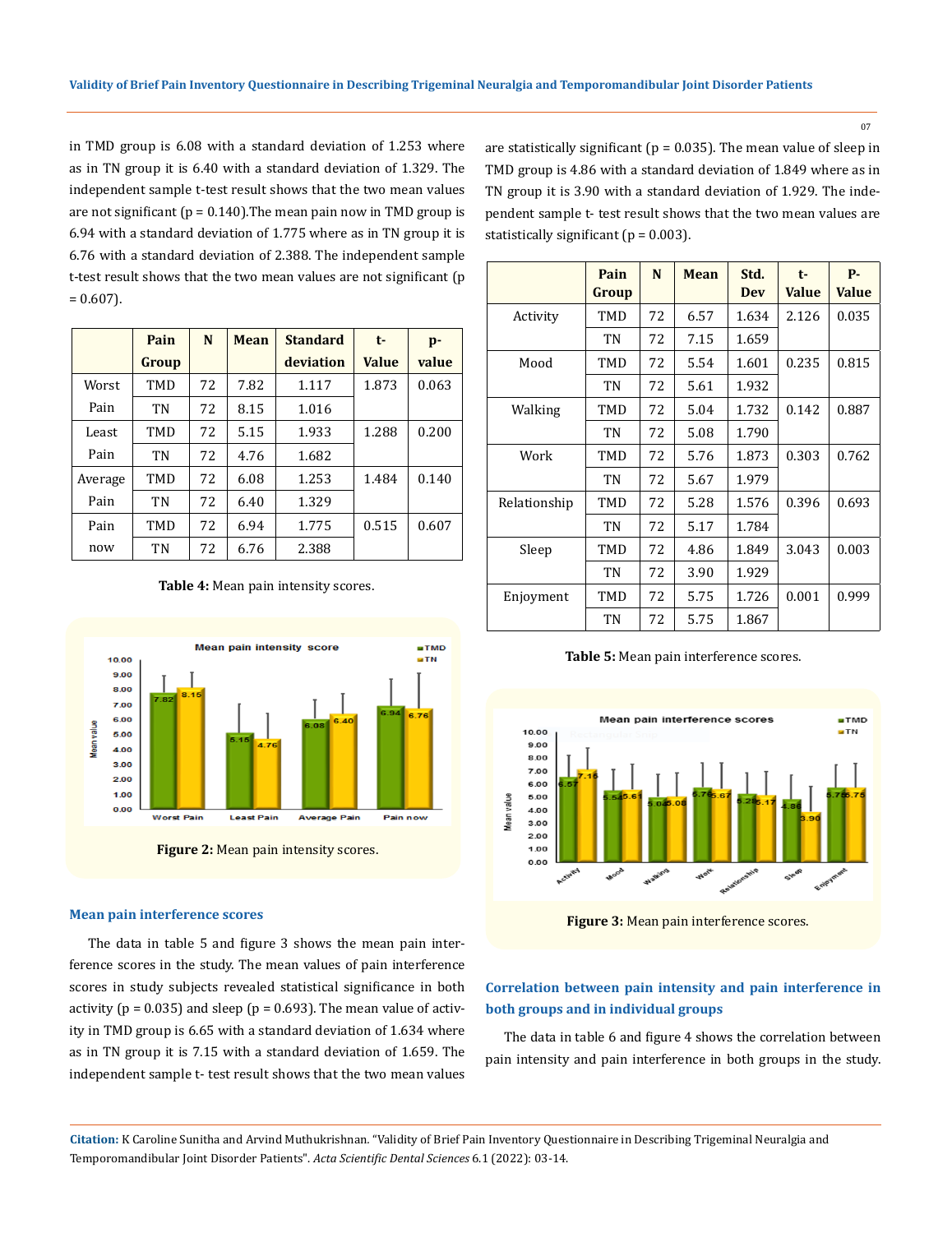Correlations between pain intensity and pain interference scores in both the study groups showed a positive value for Pearson's coefficient  $(r)$  =0.614 and high statistical significance  $(p < 0.001)$ . The data in table 7 and figures 5 and 6 show the correlation between pain intensity and pain interference in each individual group in the study. Individually the correlation coefficients between pain intensity and pain interference showed  $r = 0.558$  in TMD group (Figure 5) and r = 0.676 in TN group (Figure 6), both revealing high statistical significance  $(p < 0.001)$ .

|                |             | Pain interference score (Total) |
|----------------|-------------|---------------------------------|
| Pain intensity | Pearson     | 0.614                           |
| score          | Correlation |                                 |
|                | P-Value     | < 0.001                         |
|                |             | 144                             |

**Table 6**: Correlation between pain intensity and pain interference in both groups.

|     | <b>Pain Group</b> | Pain                |               |
|-----|-------------------|---------------------|---------------|
|     |                   | interference        |               |
|     |                   |                     | score (Total) |
| TMD | Pain intensity    | Pearson Correlation | 0.558         |
|     | score             | P-Value             | < 0.001       |
|     |                   | N                   | 72            |
| TN  | Pain intensity    | Pearson Correlation | 0.676         |
|     | score             | P-Value             | < 0.001       |
|     |                   | N                   | 72            |

**Table 7:** Correlation between pain intensity and pain interference in individual groups.



**Figure 4:** Correlations between pain intensity and pain interference scores in both groups.



**Figure 5:** Correlation between pain intensity score and pain interference score in each group (TMD).



**Figure 6:** Correlation between pain intensity score and pain interference score in group (TN).

### **Factor analysis**

Table 8 shows the factor analysis for pain intensity and pain interference in both TN and TMD groups. To identify the factor loadings for pain intensity and pain interference scores factor analysis was performed. Kaiser-Meyer-Olkin (KMO) Bartlett's test was done to test the model adequacy and its results showed that Kaiser-Meyer-Olkin(KMO) Measure of Sampling Adequacy is 0.857 with a p value <0.001, indicating that the data is suitable for doing a factor analysis. The factor analysis was done with rotated component matrix and Varimax with Kaiser Normalization method. Usually, if the factor loading is more than 0.500 then factor grouping is considered. The results of the factor analysis identified two factors, one factor involved with all pain intensity variables and activity of pain interference and the other factor involved with all pain interference variables except activity. Factor analysis done for pain inten-

**Citation:** K Caroline Sunitha and Arvind Muthukrishnan*.* "Validity of Brief Pain Inventory Questionnaire in Describing Trigeminal Neuralgia and Temporomandibular Joint Disorder Patients". *Acta Scientific Dental Sciences* 6.1 (2022): 03-14.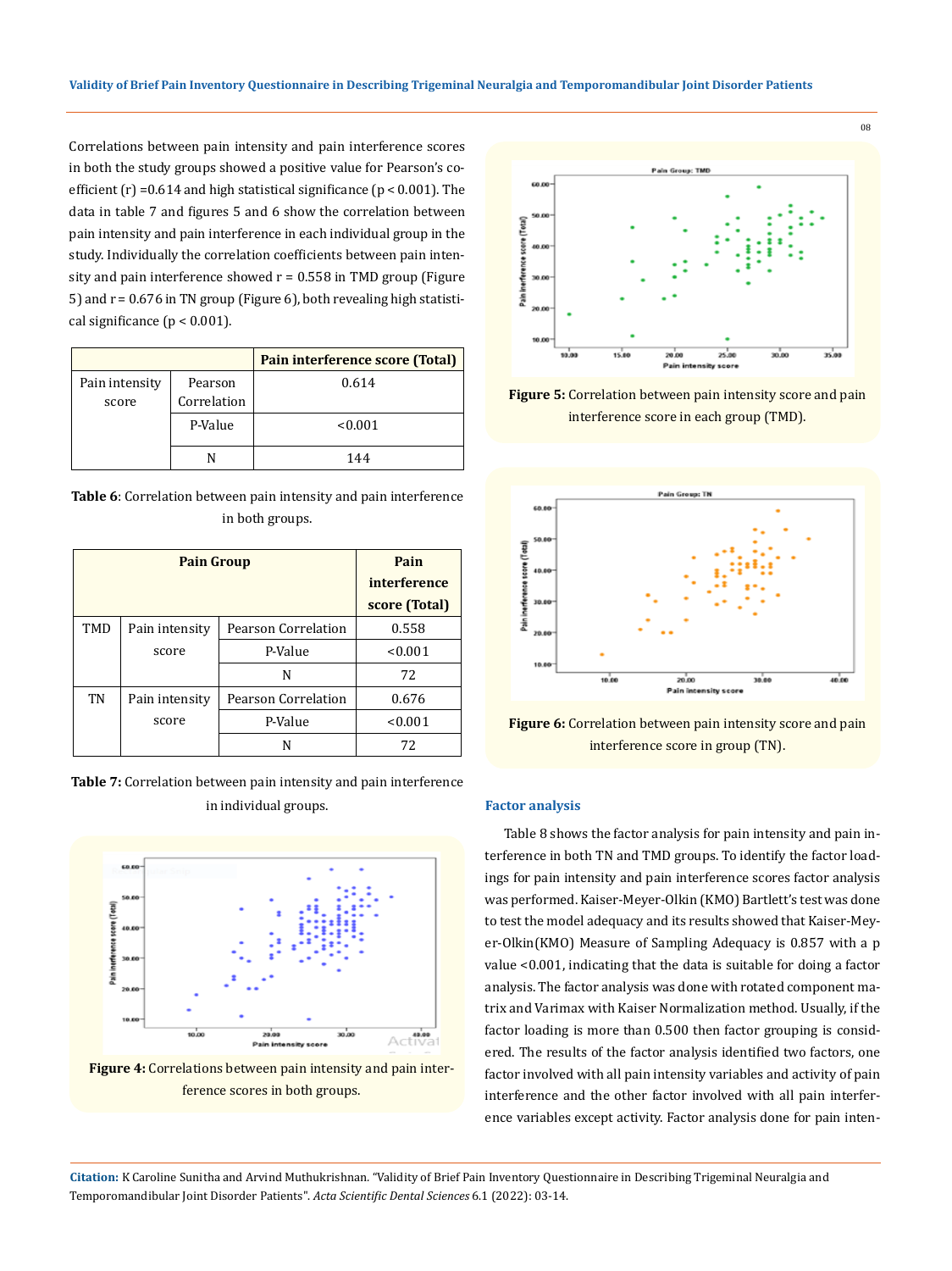sity and interference scores in TMD group showed KMO Bartlett's Measure of Sampling Adequacy to be 0.857 with a p value of <0.001 where as in TN group showed 0.807 with a p value of<0.0001. The data in table 9 shows the factor analysis values for pain intensity and pain interference in each individual group. When factor analysis for pain intensity and pain interference was done in each group, the same KMO Bartlett's test was done to test the model adequacy and the test results show that KMO Measure of Sampling Adequacy is 0.844 with a p-value <0.001 in TMD group (Table 9), which indicates that the data is suitable for doing a factor analysis. The factor analysis was done with rotated component matrix and Varimax with Kaiser Normalization method. The factor analysis result identifies two factors, one factor with all pain intensity variables and the other factor involving with all pain interference variables (Table 9). KMO Bartlett's test was done to test the model adequacy and the results of this test showed test that Kaiser-Meyer-Olkin Measure of Sampling Adequacy is 0.807 with a p-value <0.001in TN group, indicating that the data is suitable for doing a factor analysis. The factor analysis was done with rotated component matrix and Varimax with Kaiser Normalization method. The factor analysis results identified two factors, one factor with all pain intensity variables and the other factor evolves with all pain interference variables except walking (Table 9).

| <b>KMO and Bartlett's Test</b>                          |                                                     |                    |         |  |  |  |
|---------------------------------------------------------|-----------------------------------------------------|--------------------|---------|--|--|--|
| Kaiser-Meyer-Olkin Measure of Sampling Adequacy.        |                                                     |                    | 0.857   |  |  |  |
| Bartlett's Test of Sphericity                           |                                                     | Approx. Chi-Square | 657.638 |  |  |  |
|                                                         | Df                                                  | 55                 |         |  |  |  |
|                                                         | Sig.                                                | .000               |         |  |  |  |
|                                                         | <b>Rotated Component Matrix</b>                     |                    |         |  |  |  |
|                                                         |                                                     | Component          |         |  |  |  |
|                                                         | Factor-1                                            | Factor-2           |         |  |  |  |
| Worst Pain                                              | 0.053                                               | 0.798              |         |  |  |  |
| Least Pain                                              | 0.308<br>0.767                                      |                    |         |  |  |  |
| Average Pain                                            | 0.189                                               | 0.861              |         |  |  |  |
| Pain now                                                | 0.376                                               | 0.627              |         |  |  |  |
| Activity                                                | 0.419                                               | 0.585              |         |  |  |  |
| Mood                                                    | 0.743                                               | 0.050              |         |  |  |  |
| Walking                                                 | 0.622                                               | 0.269              |         |  |  |  |
| Work                                                    | 0.806                                               | 0.240              |         |  |  |  |
| Relationship                                            | 0.641                                               | 0.301              |         |  |  |  |
| Sleep                                                   | 0.707                                               | 0.185              |         |  |  |  |
| Enjoyment                                               | 0.612                                               | 0.247              |         |  |  |  |
| <b>Extraction Method: Principal Component Analysis.</b> |                                                     |                    |         |  |  |  |
|                                                         | Rotation Method: Varimax with Kaiser Normalization. |                    |         |  |  |  |
| Rotation converged in 3 iterations.                     |                                                     |                    |         |  |  |  |

**Table 8:** Factor analysis for pain intensity and pain interference in both (TN and TMD) groups.

|  |                                                    | <b>KMO Bartlett's Test</b>       | <b>TMD</b> |         |                  | <b>TN</b> |        |
|--|----------------------------------------------------|----------------------------------|------------|---------|------------------|-----------|--------|
|  |                                                    | KMO Measure of sampling adequacy |            | 0.844   |                  |           | 0.807  |
|  |                                                    | Bartlett's test of sphericity    |            |         |                  |           |        |
|  | Approximate chisquare                              | 411.139                          |            |         | 334.787          |           |        |
|  |                                                    | df                               |            | 55      |                  |           | 55     |
|  |                                                    | Sig.                             |            | 0.000   |                  |           | 0.000  |
|  |                                                    | Rotated component matrix         |            |         |                  |           |        |
|  |                                                    |                                  | Component  |         |                  |           |        |
|  |                                                    | Factor-1                         |            |         | Factor-2         |           |        |
|  | <b>TMD</b>                                         | TN                               |            |         | <b>TMD</b><br>TN |           |        |
|  |                                                    | Worst pain                       | .196       | .789    | .787             |           | $-067$ |
|  | Least pain<br>Average pain<br>Pain now<br>Activity |                                  | .250       | .746    | .811             |           | .386   |
|  |                                                    |                                  | .194       | .847    | .827             |           | .263   |
|  |                                                    |                                  | .236       | .587    | .727             |           | .499   |
|  |                                                    |                                  | .680       | .735    | .344             |           | .240   |
|  |                                                    | Mood                             | .792       | $-.041$ | .076             |           | .778   |
|  |                                                    | Walking                          | .807       | .405    | .162             |           | .376   |
|  |                                                    | Work                             | .842       | .187    | .263             |           | .798   |
|  |                                                    | Relationship                     | .571       | .285    | .381             |           | .659   |
|  |                                                    | Sleep                            | .740       | .289    | .210             |           | .607   |
|  |                                                    | Enjoyment                        | .721       | .192    | .297             |           | .497   |
|  | Extraction method: princi-                         |                                  |            |         |                  |           |        |
|  | pal component analysis                             |                                  |            |         |                  |           |        |
|  | Rotation method: Varimax                           |                                  |            |         |                  |           |        |
|  |                                                    | with Kaiser normalization.       |            |         |                  |           |        |
|  |                                                    | Rotation converged in 3          |            |         |                  |           |        |
|  |                                                    | iterations                       |            |         |                  |           |        |

09

**Table 9:** Factor analysis for pain intensity and pain interference in individual group (TN and TMD).

#### **ROC curve analysis**

The validity indicators sensitivity, specificity, positive predictive value (PPV) and negative predictive values (NPV) were calculated. An ROC (receiver operating curve) analysis was performed to determine the cutoff value of BPI scores providing the best values of sensitivity (Sn), specificity (Sp), for diagnosis of patients with TN and TMD. Also, for each cutoff score, apart from Sn and Sp; negative predictive value (NPV), positive predictive value (PPV) according to standard criterion or reference diagnosis, the AUC (area under curve) is calculated and its significance level was estimated. The 95% confidence intervals (95%CI) of the estimators of the cutoff paint selected as optimum were calculated. The data in figure 7 shows ROC analysis to find a best cut off value for activity score to categorize between TN and TMD. The data in table 10 shows Sn, Sp,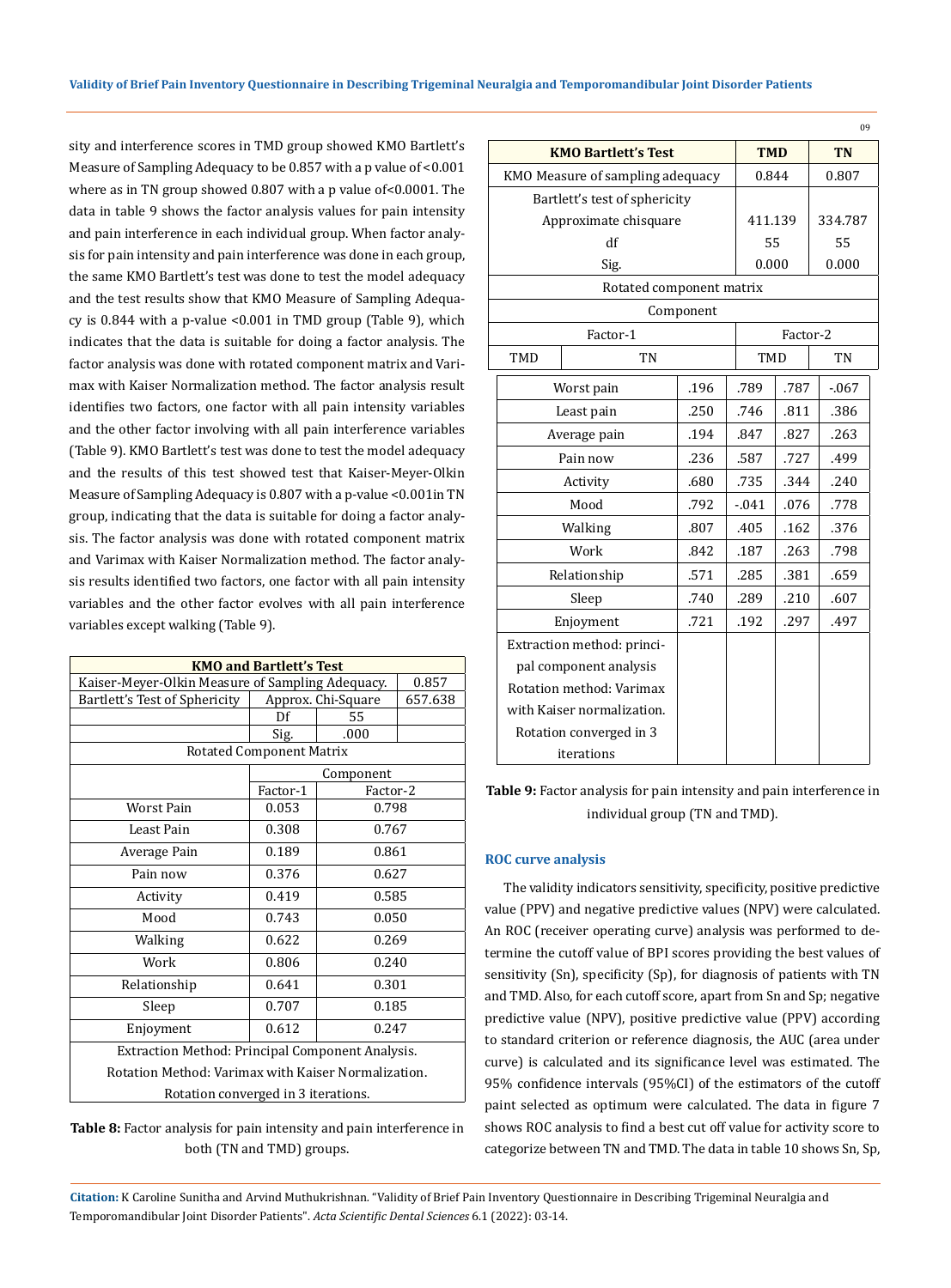NPV, PPV and overall accuracy values for this cut off score. To find a best cut off value for activity score to categorize between TN and TMD ROC curve analysis was done. A random classifier has an area under curve (AUC) value which equals to 0.5; the higher the value of AUC, the better distinguishing the capabilities of the classifier. In our study, the area under the AUC was 0.624 i.e., if the activity score is less than or equal to six, then it is categorized as TMD and if it is more than six it is categorized as TN (Figure 7). This cut off value has the Sn of 45.8% and Sp of 76.4%, the NPV to be 58.5% and a PPV of 66.0%.The overall accuracy to be 61.1% (Table 10). The data in figure 8 shows ROC analysis to find a best cut off value for sleep score to categorize between TN and TMD. The data in table 11 shows Sn, Sp, NPV, PPV and overall accuracy values for this cut off score. For sleep, the ROC curve analysis, revealed the AUC as  $0.651$  and showed the cut off value to classify as TMD to be  $> 4$ . If it is less than or equal to 4 it can be categorized as TN (Figure 8). This cut off value has the Sn of 68.1% and Sp of 58.3% the PPV is 62% and NPV is 64.6%. The overall accuracy is 63.2% (Table 11).



**Figure 7:** ROC Curve analysis to find a best cut off value for activity score to categorize between Tn and TMD.



**Figure 8:** ROC curve analysis to find a best cut off value for sleep score to categorize between TN and TMD.

| 10                        |                |                   |        |                |  |  |
|---------------------------|----------------|-------------------|--------|----------------|--|--|
| TMD                       |                | <b>Pain Group</b> |        | <b>Total</b>   |  |  |
|                           |                | <b>TN</b>         |        |                |  |  |
| Activity score            | $\leq 6$ (TMD) | 33                | 17     | 50             |  |  |
|                           | $>6$ (TN)      | 39                | 55     | 94             |  |  |
| Total                     |                | 72                | 72     | 144            |  |  |
| Parameter                 |                | <b>Estimate</b>   |        | 95% CIs        |  |  |
| Sensitivity               |                | 45.83%            |        | (34.83, 57.26) |  |  |
| Specificity               |                | 76.39%            |        | (65.40, 84.70) |  |  |
| Positive Predictive Value |                | 66.00%            |        | (52.15, 77.56) |  |  |
| Negative Predictive Value |                | 58.51%            |        | (48.41, 67.95) |  |  |
| Diagnostic Accuracy       |                |                   | 61.11% | (52.96, 68.69) |  |  |

**Table 10:** Sensitivity and specificity analysis for activity score.

|                  | <b>TMD</b>                |                 | <b>Pain Group</b> |  |         | <b>Total</b>   |  |
|------------------|---------------------------|-----------------|-------------------|--|---------|----------------|--|
|                  |                           |                 | <b>TN</b>         |  |         |                |  |
|                  | Sleep score               | $>4$ (TMD)      | 49                |  | 30      | 79             |  |
|                  |                           | $\leq 4$ (TN)   | 23                |  | 42.     | 65             |  |
|                  |                           | Total           |                   |  | 72      | 144            |  |
| <b>Parameter</b> |                           | <b>Estimate</b> |                   |  | 95% CIs |                |  |
|                  | Sensitivity               |                 | 68.06%            |  |         | (56.61, 77.67) |  |
|                  | Specificity               |                 | 58.33%            |  |         | (46.81, 69.01) |  |
|                  | Positive Predictive Value |                 | 62.03%            |  |         | (51.00, 71.93) |  |
|                  | Negative Predictive Value |                 | 64.62%            |  |         | (52.47, 75.12) |  |
|                  | Diagnostic Accuracy       |                 | 63.19%            |  |         | (55.07, 70.63) |  |

**Table 11**: Sensitivity and specificity analysis sleep score.

### **Discussion**

The Task force on taxonomy of the International Association for the Study of Pain (IASP) defines pain as: "an unpleasant sensory and emotional experience associated with actual or potential tissue damage or described in terms of such damage" [9]. Literature reveals that pain assessment plays a significant role in studies related to clinical management, in conducting clinical trials which might help identify effective pain and epidemiology and health related policies that have a great impact on the patient's quality of life (QoL)  $[10]$ . TN is defined by the IASP as "a sudden usually unilateral, severe, brief, stabbing, recurrent pain in the distribution of one or more branches of the fifth cranial nerve" and is prevalent in 2-3% of the population [7,11]. According to American academy of orofacial pain, TMD is defined as "a collective term embracing a number of clinical problems that involve the masticatory muscles, the temoromandibular joint and associated structures or both". It is prevalent in among 6- 12% of the population [8,12].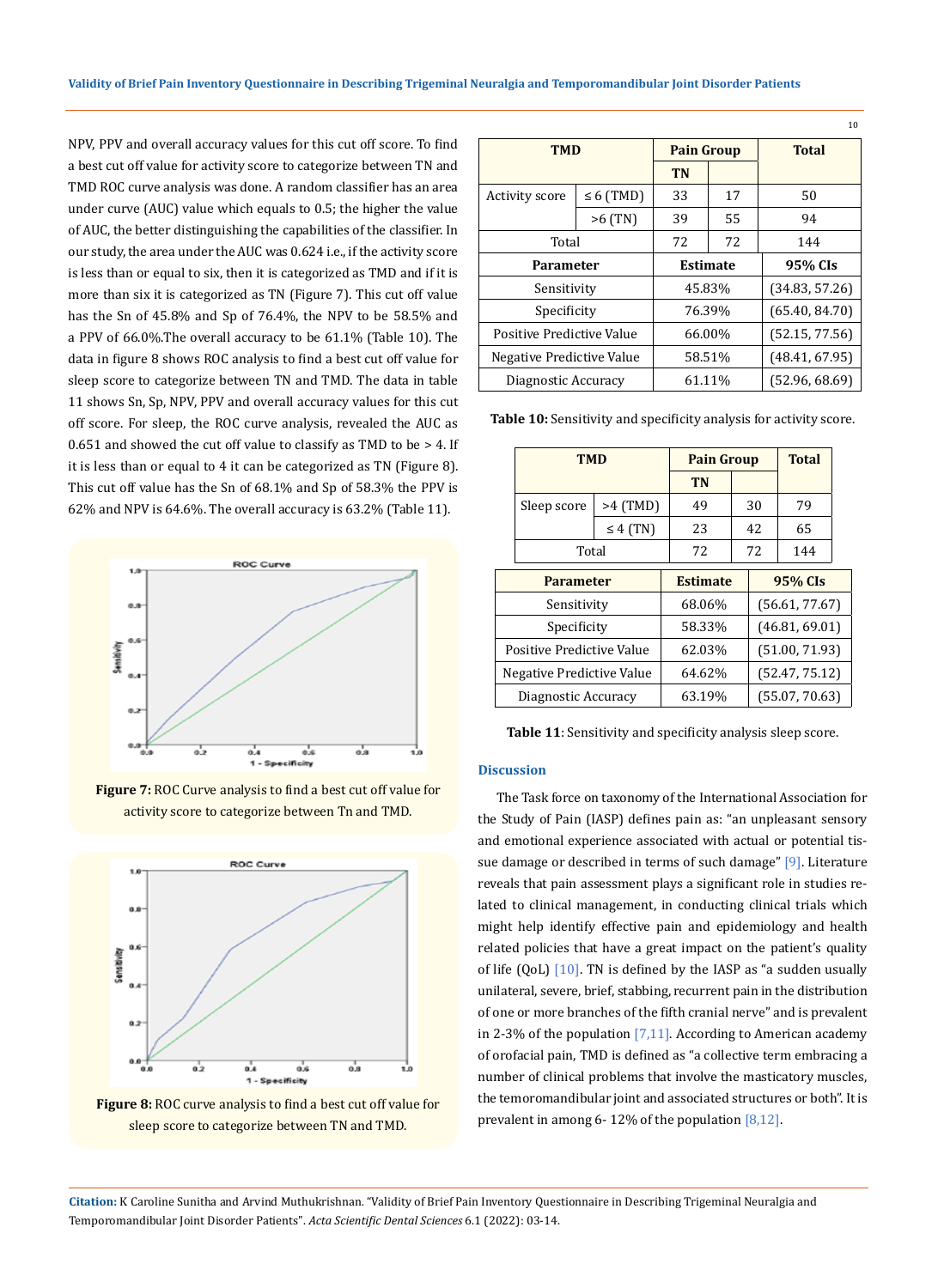Most of the TN patients in our study were in the age group of 41- 50 years (54.2%) and above 60 years (40.3%). Several studies have revealed the peak incidence of TN in 50-60 years and an increase with age  $[13]$ . In our study in the age group of 21-40 years (63.9%) TMD was mostly seen. These findings were similar to the study done by Mandfredini D et al  $[14]$ . Among the total 144 study subjects, 49.3% i.e., 71 were males and 50.7% i.e. 73 were females in the study. In the TMD group, there were 43 females and 29 males. These findings coincided with the studies done by Wadhwa S et al which say that TMD is more prevalent in women  $[15]$ . There were 42 males and 30 females in the TN group in our study. Though TN is more prevalent in women, the findings of our study were similar to the study done by Umar et al  $[16]$ .

As pain includes sensory and emotional components it can be expressed in different ways. Verbal communication of pain complaint, facial and body expression, social dysfunction and physical dysfunction may all be displayed in one individual, whereas another individual may complain less but use facial expression, and a third person may exhibit social or physical dysfunction. Hence, pain is considered to be a multidimensional entity in which the impact of pain on a patient's life and degree of disability are important to consider when planning treatment. Verbal pain descriptors have an importance in recording the patient's perception of pain. Several studies done earlier on McGill pain questionnaire (MPQ) have shown that effective description of pain helps in understanding its underlying mechanism. Dubuisson and Melzack in 1976 found that MPQ can be used to discriminate different kinds of pain [17]. In their study the discriminant analysis was 77% correct in making a prediction of the patients' clinical pain problem on the basis of verbal descriptors alone. Several other studies have confirmed the discriminative capacity of the MPQ  $[18,19]$  while a few have found that severe pain may obscure the MPQ's discriminative ability  $[20,21]$ . Ronald Melzack et al did a study using MPQ to know the discriminative capacity of pain in patients of trigeminal neuralgia and atypical facial pain, where most of the patients in the trigeminal neuralgia group chose flashing, terrifying, blinding, and torturing words to describe their pain [22]. In a similar study done by Mongini F et al in using MPQ in patients with TMJ disorders and myogenous pain, the TMJ group chose tiring, troublesome, nagging, sore, tender, and aching words to describe their pain whereas in the myogenous pain group the descriptors most frequently chosen were exhausting, punishing and pulling  $[23]$ . Pedroni et al used MPQ in group of TMD patients with cervical spine disorders where

most of the patients chose the words "pressing", discomfortable and "annoying" [24].

Most of the trigeminal neuralgia patients in our study chose "sharp, stabbing, shooting, burning, numb and unbearable" to describe their pain and they were highly statistically significant (p < 0.001). These findings were similar to the typical description of pain in TN [11]. Among TMD patients statistically significant words were "aching, nagging" ( $p < 0.001$ ) and these findings were mostly similar to the study done by Mongini F et al  $[23]$ . A Chi-square test done to compare the proportions between these two pain groups revealed statistical significance of (p < 0.001).

Several studies have shown that an increase in automatic hyperactivity has often been linked to anxiety and depression caused due to chronic pain. This leads to impairment and loss of function [25,26]. Mood disorders sleep disturbances, opioid dependence, alteration in perception and behavioral changes were linked to chronic pain states in the study done by Hansen et al  $[27]$ . A study by WHO showed that individuals who live with persistent pain are four times more likely than those without pain to suffer from depression or anxiety and more than twice as likely to have difficulty in working [28]. In our study, the mean values of pain interference scores in study subjects revealed statistical significance in both activity ( $p = 0.035$ ) and sleep ( $p = 0.693$ ). The independent sample t- test result shows that the two mean values for activity in TN and TMD groups were statistically significant ( $p = 0.035$ ). Also, the two mean values are statistically significant ( $p = 0.003$ ) for sleep in TN and TMD groups.

Quality of life (QoL) is defined as individual's ability to perform a range of roles in society and to reach an acceptable level of satisfaction from functioning in those roles [29,30]. Hunfeld and researchers found that QoL decreased as intensity and frequency of pain increased [31]. One of the most impressive findings were seen in the results of a study where the health related quality of life (HrQoL) was assessed in chronic non cancer and advanced cancer pain patients where the patients with chronic non cancer pain reported even worse QoL than dying cancer patient, a dramatic illustration of the major impact of chronic pain conditions on the global situation of persons with long lasting pain [32,33]. In our study, pain intensity interfered maximum with activity and mood. In the study done by Erdemoglu AK et al, the pain intensity interfered with activity, sleep and mood [34].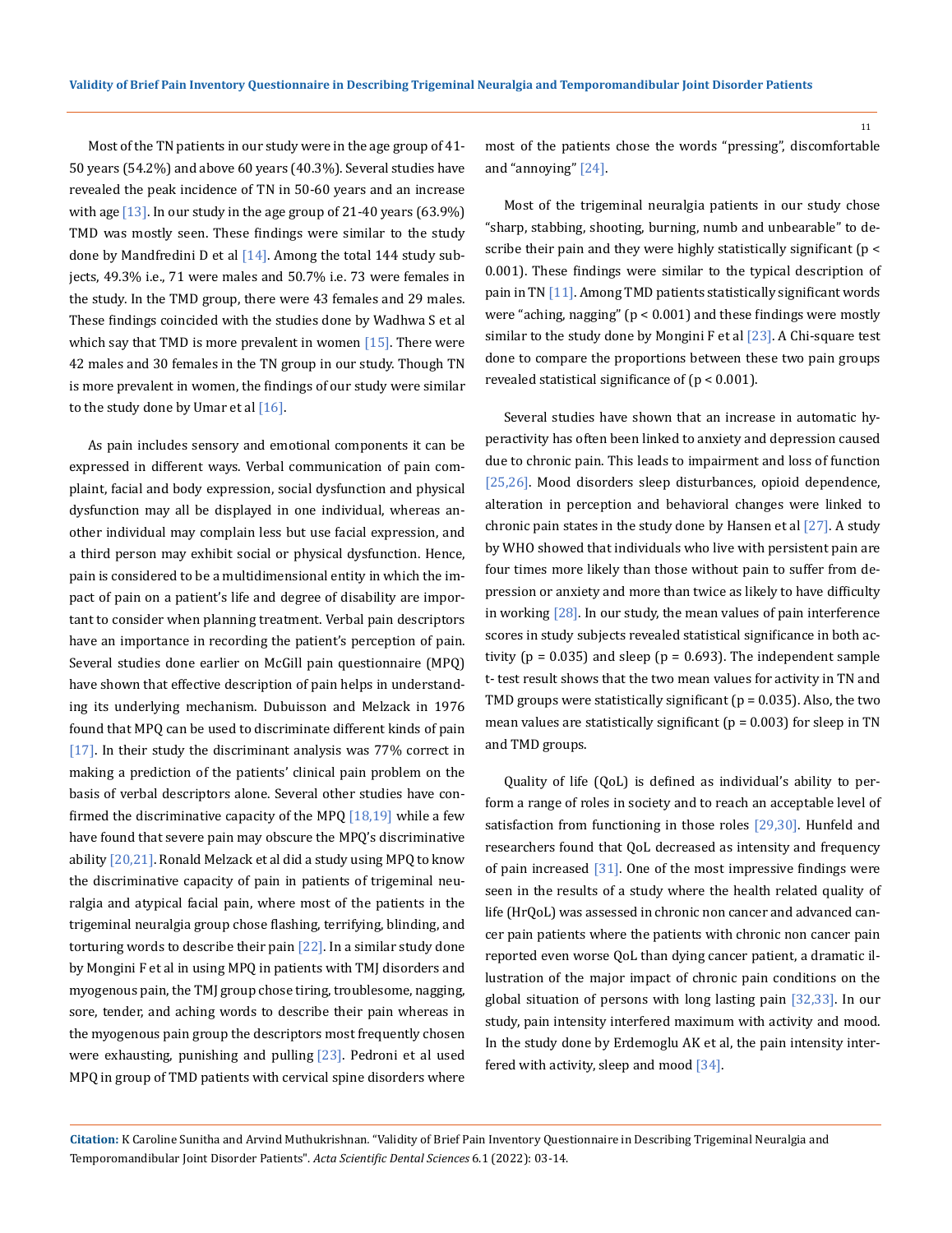In our study, correlations between pain intensity and pain interference scores in both the groups showed a positive value for Pearson's coefficient  $(r)$  =0.614 and a high statistical significance (p < 0.001). Individually the correlation coefficients between pain intensity and pain interference showed (r) =0.558 (TMD group) and  $r = 0.676$  (TN), both revealing high statistical significance ( $p <$ 0.001). However, correlation coefficients alone do not rule out the reliability of the test instrument. In our study, we did not do the test- retest stability.

Identification of factor loading was done by performing factor analysis for pain intensity and pain interference scores. The results of the factor analysis identified two factors, one factor involved with all pain intensity variables and activity of pain interference and the other factor involved with all pain interference variables except activity. Factor analysis done for pain intensity and interference scores in TMD group showed KMO Bartlett's Measure of Sampling Adequacy to be 0.857 with a p value of <0.001 where as in TN group showed 0.807 with a p value of<0.0001. When factor analysis for pain intensity and pain interference was done in each group, KMO Measure of Sampling Adequacy is 0.844 with a p-value <0.001 in TMD group. Factor analysis result identified two factors, one factor with all pain intensity variables and the other factor involving with all pain interference variables. Kaiser-Meyer-Olkin Measure of Sampling Adequacy is 0.807 with a p-value <0.001 in TN group. The factor analysis results identified two factors, one factor with all pain intensity variables and the other factor evolves with all pain interference variables except walking. In the study done by Erdemoglu et al factor analysis done using the method of principal axis factoring and direct oblimin rotation revealed that BPI is composed of the severity and pain interference on activity, mood and sleep interactions (three factors)  $\left[34\right]$ . The standard BPI has generally exhibited a two- factor structure such as pain intensity and impact of or pain interference. However, there are also others studies which have stated that BPI may also exhibit three factor structures [35,36].

The results of ROC analysis to find a best cut off value for activity score to categorize between TN and TMD in our study revealed, the area under curve (AUC) to be 0.624 i.e., if the activity score is less than or equal to six, then it is categorized as TMD and if it is more than six it is categorized as TN. This cut off value had a Sn of 45.8% and Sp of 76.4%, NPV of 58.5% and the PPV to be 66.0%. The overall accuracy is 61.1%. For sleep, the ROC curve analysis, showed the cut off value to classify as TMD to be > 4. If it is less than or equal to 4 it can be categorized as TN. This cut off value had the Sn of 68.1% and Sp of 58.3%, a PPV of 62% and the NPV to be 64.6%. The overall accuracy is 63.2%. In the study done by Erdemoglu et al the ROC curve plotted for the total score showed area under curve (AUC) as 0.69 and the Sn, Sp, PPV and NPV values for criterion total BPI score were 79.37%, 46.9%, 65.8%, and 63.9%, respectively [34].

When asked to talk about their pain, patients are often left entirely on their own to come up with a format for communicating the characteristics and intensity of their pain often leading to an unstructured communication and maximizing the chances of personality, cultural, linguistic and situational variability and related communicational bias. However, such an interchange is not a measurement situation in any sense. By using a standardized set of questions that are to be asked and by introducing measurement scales designed to measure subjective response, this variability in response can be dramatically mitigated. MPQ was validated to evaluate the sensory, affective and evaluative aspects of orofacial pain [37]. However, the MPQ mainly measures the qualities of pain and it does not assess how pain interferes with patient's functioning. Most unidimensional (assessing only pain intensity or interference) pain rating scales oversimplify the assessment of some types of pain [38]. The BPI is easily understood by patients and takes short time to complete, could be self-administered for literate patients or be completed by interview for illiterate patients. The form of administration has little effect on outcome. Several studies have shown that BPI can be easily translated for non- English speaking patients. BPI can be used in studies of the epidemiology of pain, in the clinic, in effectiveness of treatments and their outcomes. The validity of BPI has been well documented by many studies previously [35,36,39-41].

The present study is unique in doing the validation in trigeminal Neuralgia and temoporomandibular joint disorder patients. Our study demonstrates that BPI is a valid tool for evaluating the pain's intensity and its interference in trigeminal neuralgia and temporomandibular joint disorder patients. The limitations of this study include the non-examination of treatment outcome measures and test-re-test stability as this study is a validation of BPI and descriptors for trigeminal neuralgia and temporomandibular joint disorders. Though AUC, sensitivity and specificity of BPI are not excellent, it has higher value than a random classifier.

**Citation:** K Caroline Sunitha and Arvind Muthukrishnan*.* "Validity of Brief Pain Inventory Questionnaire in Describing Trigeminal Neuralgia and Temporomandibular Joint Disorder Patients". *Acta Scientific Dental Sciences* 6.1 (2022): 03-14.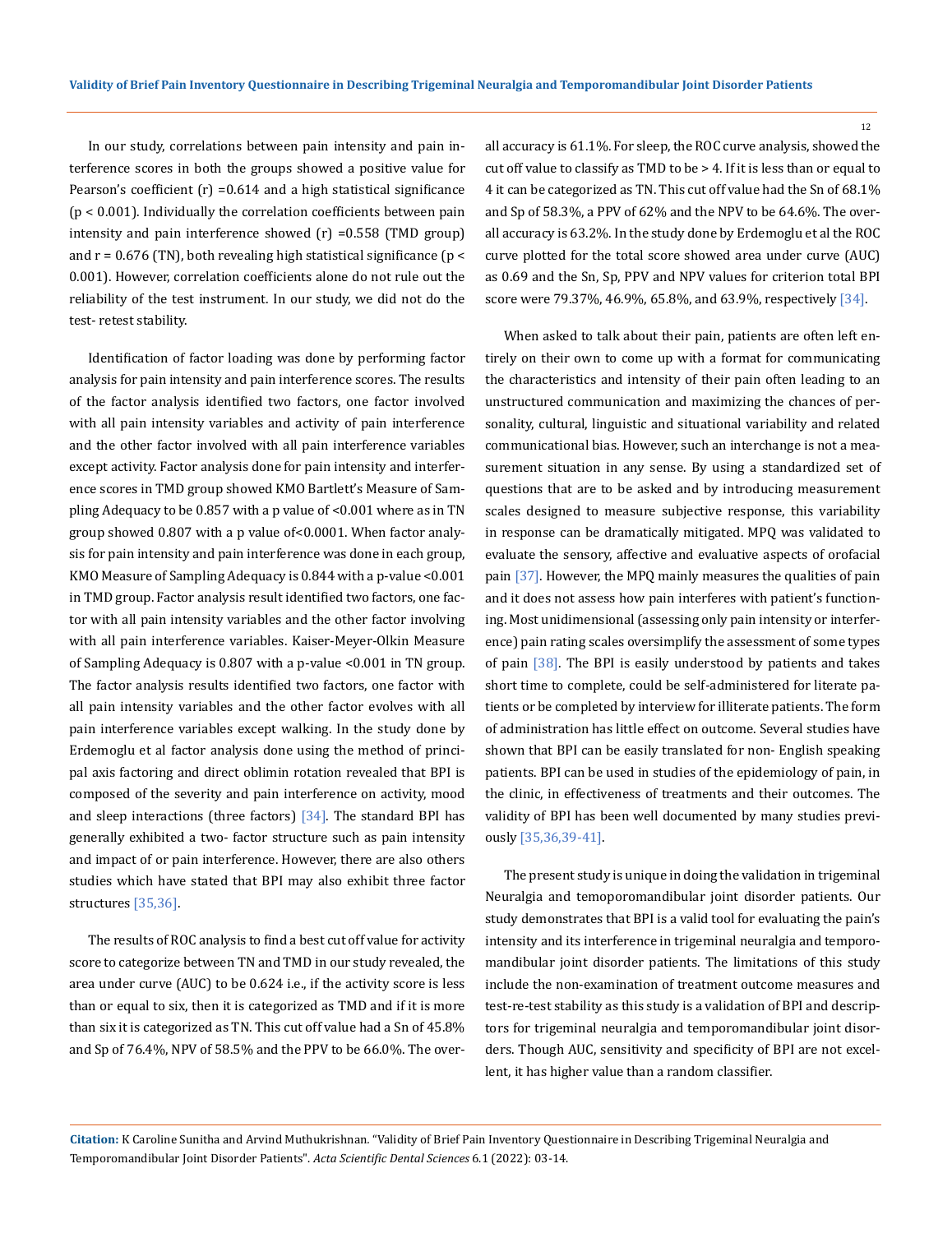## **Conclusion**

In conclusion, as BPI assesses the severity of pain and its impact on daily functioning and other aspects of pain its use as a diagnostic tool alone can be improved by developing new questions and precision tests further in clinical studies.

#### **Acknowledgements**

The study was done in the department of oral medicine and radiology at Saveetha Dental College and Hospitals, Chennai. The design of the study concept and data analysis was done by Dr. Arvind Muthukrishnan. The manuscript writing and the study was done by Dr. K. Caroline Sunitha.

# **Conflict of Interest**

No conflict of interest.

# **Bibliography**

- 1. Hapak L., *et al*[. "Differentiation between musculoligamen](https://pubmed.ncbi.nlm.nih.gov/7670423/)[tous, dentoalveolar, and neurologically based craniofacial pain](https://pubmed.ncbi.nlm.nih.gov/7670423/)  [with a diagnostic questionnaire".](https://pubmed.ncbi.nlm.nih.gov/7670423/) *Journal of Orofacial Pain* 8.4 [\(1994\): 357-368.](https://pubmed.ncbi.nlm.nih.gov/7670423/)
- 2. Mark A Lumley., *et al*[. "Pain and Emotion: A Biopsychosocial](https://www.ncbi.nlm.nih.gov/pmc/articles/PMC3152687/)  Review of Recent Research". *[Journal of Clinical Psychology](https://www.ncbi.nlm.nih.gov/pmc/articles/PMC3152687/)* 67.9 [\(2011\): 942-968.](https://www.ncbi.nlm.nih.gov/pmc/articles/PMC3152687/)
- 3. Talbot K., *et al*[. "The sensory and affective components of pain:](https://www.ncbi.nlm.nih.gov/pmc/articles/PMC6676053/)  [are they differentially modifiable dimensions or inseparable](https://www.ncbi.nlm.nih.gov/pmc/articles/PMC6676053/)  [aspects of a unitary experience? A systematic review".](https://www.ncbi.nlm.nih.gov/pmc/articles/PMC6676053/) *British Journal of Anesthesia* [123.2 \(2019\): e263-e272.](https://www.ncbi.nlm.nih.gov/pmc/articles/PMC6676053/)
- 4. Cleeland CS. "Pain control: public and physicians' attitudes". In hill CS JR, fields WS Eds, Advances in Pain Research and Therapy. Newyork: raven press 11 (1989): 81-89.
- 5. [Marzinski LR. "The tragedy of dementia: clinically assessing](https://pubmed.ncbi.nlm.nih.gov/2033212/)  [pain in the confused non-verbal elderly".](https://pubmed.ncbi.nlm.nih.gov/2033212/) *Journal of Gerontological Nursing* [17.6 \(1991\): 25-28.](https://pubmed.ncbi.nlm.nih.gov/2033212/)
- 6. [Cleeland CS and Ryan KM. "Pain assessment: global use of the](https://pubmed.ncbi.nlm.nih.gov/8080219/)  brief pain inventory". *[Annals of the Academy of Medicine Singa](https://pubmed.ncbi.nlm.nih.gov/8080219/)pore* [23.2 \(1994\): 129-138.](https://pubmed.ncbi.nlm.nih.gov/8080219/)
- 7. [Toda K. "Trigeminal neuralgia symptoms, diagnosis, classi](https://www.sciencedirect.com/science/article/pii/S1348864307800061)[fication and related disorders".](https://www.sciencedirect.com/science/article/pii/S1348864307800061) *Oral Science International* 4.1 [\(2007\): 1-9.](https://www.sciencedirect.com/science/article/pii/S1348864307800061)
- 8. [Dworkin SF and Leresche L. "Research diagnostic criteria for](https://pubmed.ncbi.nlm.nih.gov/1298767/)  [Temporomandibular disorders: review, criteria, examinations](https://pubmed.ncbi.nlm.nih.gov/1298767/)  and specifications, critique". *[Journal of Craniomandibular Dis](https://pubmed.ncbi.nlm.nih.gov/1298767/)[orders : Facial and Oral Pain](https://pubmed.ncbi.nlm.nih.gov/1298767/)* 6.4 (1992): 301-355.

9. Merskey H and Bogduk N. "Part III: Pain Terms, A Current List with Definitions and Notes on Usage". Classification of chronic pain, Second Edition, IASP Task Force on Taxonomy, edited IASP Press, Seattle, © (1994): 209-214.

13

- 10. Stubhaug A., *et al*. "Assessment of Pain". *[British Journal of An](https://bjanaesthesia.org/article/S0007-0912(17)34263-0/fulltext)aesthesia* [101.1 \(2008\): 17-24.](https://bjanaesthesia.org/article/S0007-0912(17)34263-0/fulltext)
- 11. Rahul Srivastava., *et al*[. "Diagnostic criteria and management](https://www.researchgate.net/publication/281833998_Diagnostic_criteria_and_management_of_trigeminal_neuralgia_A_review)  [of trigeminal neuralgia: A review".](https://www.researchgate.net/publication/281833998_Diagnostic_criteria_and_management_of_trigeminal_neuralgia_A_review) *Asian Pacific Journal of Health Sciences* [2.1 \(2015\): 108-118.](https://www.researchgate.net/publication/281833998_Diagnostic_criteria_and_management_of_trigeminal_neuralgia_A_review)
- 12. Lipton JA., *et al*[. "Estimated prevalence and distribution of re](https://pubmed.ncbi.nlm.nih.gov/8409001/)[ported orofacial pain in the United States".](https://pubmed.ncbi.nlm.nih.gov/8409001/) *Journal of American Dental Association* [124.10 \(1993\): 115-121.](https://pubmed.ncbi.nlm.nih.gov/8409001/)
- 13. Katusic S., *et al*[. "Incidence and clinical features of trigeminal](https://pubmed.ncbi.nlm.nih.gov/2301931/)  [neuralgia, Rochester, Minnesota, 1945-1984".](https://pubmed.ncbi.nlm.nih.gov/2301931/) *Annals of Neurology* [27.1 \(1990\): 89-95.](https://pubmed.ncbi.nlm.nih.gov/2301931/)
- 14. Manfredini D., *et al*[. "Research diagnostic criteria for temporo](https://pubmed.ncbi.nlm.nih.gov/21835653/)[mandibular disorders: a systematic review of axis I epidemio](https://pubmed.ncbi.nlm.nih.gov/21835653/)logic findings". *[Oral Surgery Oral Medicine Oral Pathology Oral](https://pubmed.ncbi.nlm.nih.gov/21835653/)  [Radiology and Endodontics](https://pubmed.ncbi.nlm.nih.gov/21835653/)* 112 (2011): 453-462.
- 15. [Wadhwa S and Kapila S. "TMJ Disorders: future innovations in](https://pubmed.ncbi.nlm.nih.gov/18676802/)  diagnostics and therapeutics". *[Journal Dental Education](https://pubmed.ncbi.nlm.nih.gov/18676802/)* 72.8 [\(2008\): 930-947.](https://pubmed.ncbi.nlm.nih.gov/18676802/)
- 16. Umar., *et al*[. "Trigeminal neuralgia: a study on 242 patients".](http://podj.com.pk/archive/PODJ/Vol.%2025%20(2)%20(Dec.%202005)/25-02-163-166.pdf)  *[Pakistan Oral and Dental Journal](http://podj.com.pk/archive/PODJ/Vol.%2025%20(2)%20(Dec.%202005)/25-02-163-166.pdf)* 25.2 (2005): 163-166.
- 17. [Dubuisson D and Melzack R. "Classification of clinical pain](https://pubmed.ncbi.nlm.nih.gov/1269574/)  [descriptions by multiple group discriminant analysis".](https://pubmed.ncbi.nlm.nih.gov/1269574/) *Experimental Neurology* [51.2 \(1976\): 480-487.](https://pubmed.ncbi.nlm.nih.gov/1269574/)
- 18. [Chen AC and Treede RD. "The Mc Gill pain questionnaire in](https://pubmed.ncbi.nlm.nih.gov/4011284/)  [the assessment of phasic and tonic experimental pain: behav](https://pubmed.ncbi.nlm.nih.gov/4011284/)[ioural evaluation of the 'pain inhibiting pain' effect".](https://pubmed.ncbi.nlm.nih.gov/4011284/) *Pain* 22.1 [\(1985\): 67-79.](https://pubmed.ncbi.nlm.nih.gov/4011284/)
- 19. [Grushka M and Sessle BJ. "Applicability of the McGill Pain](https://pubmed.ncbi.nlm.nih.gov/6739113/)  [Questionnaire to the differentiation of 'toothache' pain".](https://pubmed.ncbi.nlm.nih.gov/6739113/) *Pain* [19.1 \(1984\): 49-57.](https://pubmed.ncbi.nlm.nih.gov/6739113/)
- 20. Kremer EF., *et al*[. "The language of pain: Affective descriptors](https://pubmed.ncbi.nlm.nih.gov/6877847/)  [of pain are a better predictor of psychological disturbance](https://pubmed.ncbi.nlm.nih.gov/6877847/)  [than pattern of sensory and affective descriptors".](https://pubmed.ncbi.nlm.nih.gov/6877847/) *Pain* 16.2 [\(1983\): 185-192.](https://pubmed.ncbi.nlm.nih.gov/6877847/)
- 21. Wagstaff S., *et al*[. "Verbal pain descriptors used by patients](https://pubmed.ncbi.nlm.nih.gov/3985692/)  with arthritis". *[Annals of Rheumatic Disease](https://pubmed.ncbi.nlm.nih.gov/3985692/)* 44.4 (1985): 262- [265.](https://pubmed.ncbi.nlm.nih.gov/3985692/)